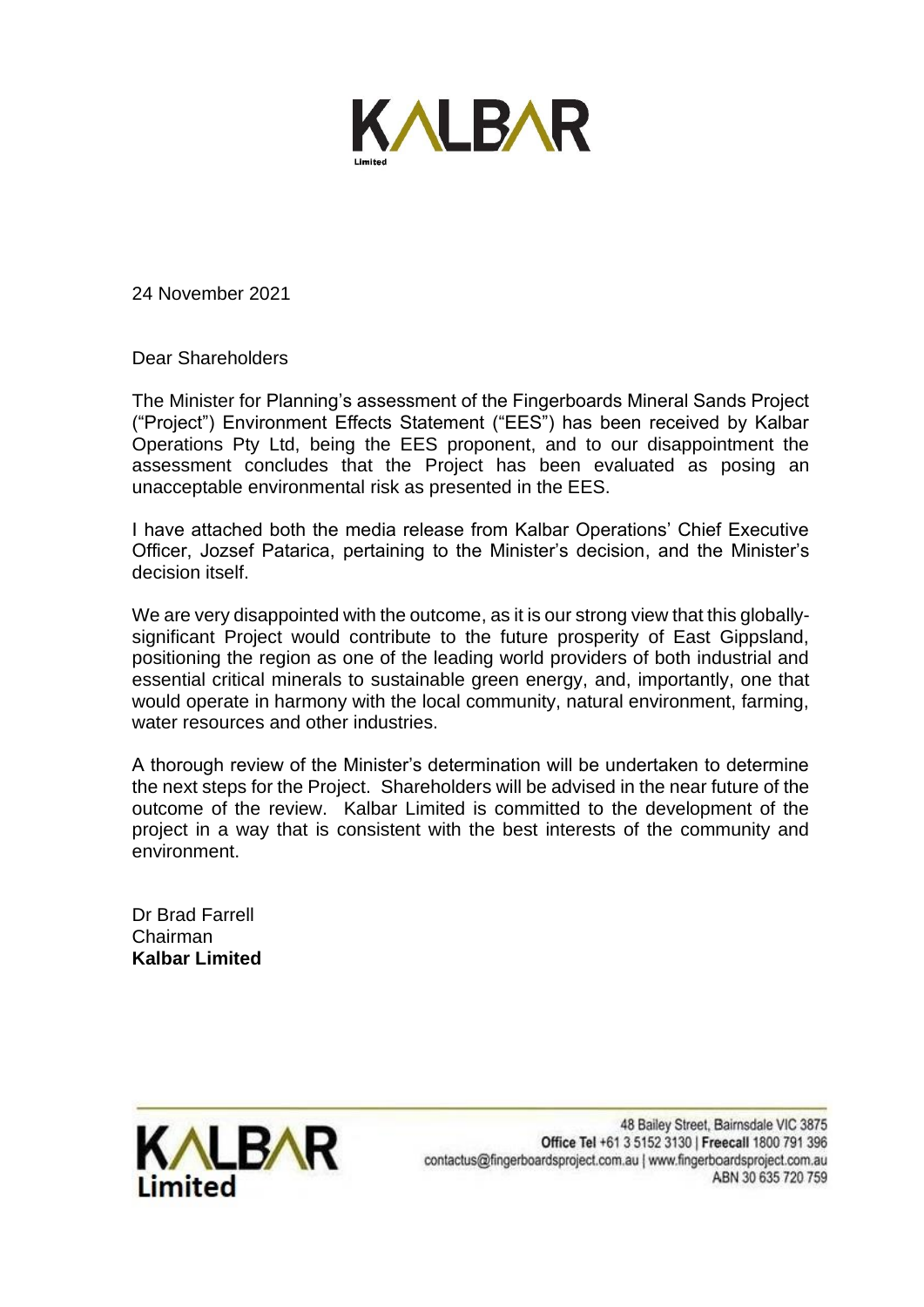

#### MEDIA RELEASE

#### 23 November 2021 **Statement from Kalbar Operations' Chief Executive Officer, Jozsef Patarica**

Kalbar Operations Pty Ltd (herein Kalbar) notes the Minister for Planning's assessment of the Fingerboards Mineral Sands Project (herein the Project) Environment Effects Statement.

We are very disappointed with the outcome as it is our strong view that the Project provides significant benefits to the East Gippsland region, and one that would operate in harmony with the local people, natural environment, farming, water resources, and other industries.

Our thoughts are with the Project's employees, families, and supporters, whose future has been placed at risk due to the decision of the Minister, and we acknowledge the uncertainty that this decision creates for them. It is unfortunate that when presented with the opportunity to protect and create jobs, the government has elected to hinder development of the mining industry in the state.

The fact remains, mineral sands mining has enjoyed a long and proud history in this state, and demand for the commodities produced is only increasing as the world recovers from COVID and pursues a sustainable Energy Transition.

The Project is a globally significant mineral sands resource that would contribute to the future prosperity of East Gippsland, positioning the region as one of the leading providers of industrial and critical minerals essential to technology, transport, communications, and renewable energy.

With the region seeking to rebuild following bushfires and droughts as well as the closure of key industries including forestry and fisheries, the Project would generate much needed regional development including short and long-term jobs for locals and providing significant opportunities for the area's businesses to support operations during the life of the project.

Kalbar is committed to the development of the project in a way which is consistent with the best interests of the community and will undertake a thorough review of the determination before confirming the next steps for this Project.

Further detail on the Fingerboards Project and the EES findings can be found at<https://www.kalbaroperations.com.au/>

**Media contact:** [contactus@kalbaroperations.com.au](mailto:contactus@kalbaroperations.com.au)

Jozsef Patarica Chief Executive Officer T: +61 419 899 966 E[: Jozsef.Patarica@kalbaroperations.com.au](mailto:Jozsef.Patarica@kalbaroperations.com.au)



48 Bailey Street, Bairnsdale VIC 3875 Office Tel +61 3 5152 3130 | Freecall 1800 791 396 contactus@kalbaroperations.com.au | www.kalbaroperations.com.au ABN 30 635 720 759



We acknowledge the Gunaikurnai People as the Traditional Aboriginal Owners of country that encompasses the proposed Fingerboards Project area. We pay our respects to their culture and their Elders past, present and emerging. Kalbar Operations is committed to creating a safe and inclusive environment for all its employees.